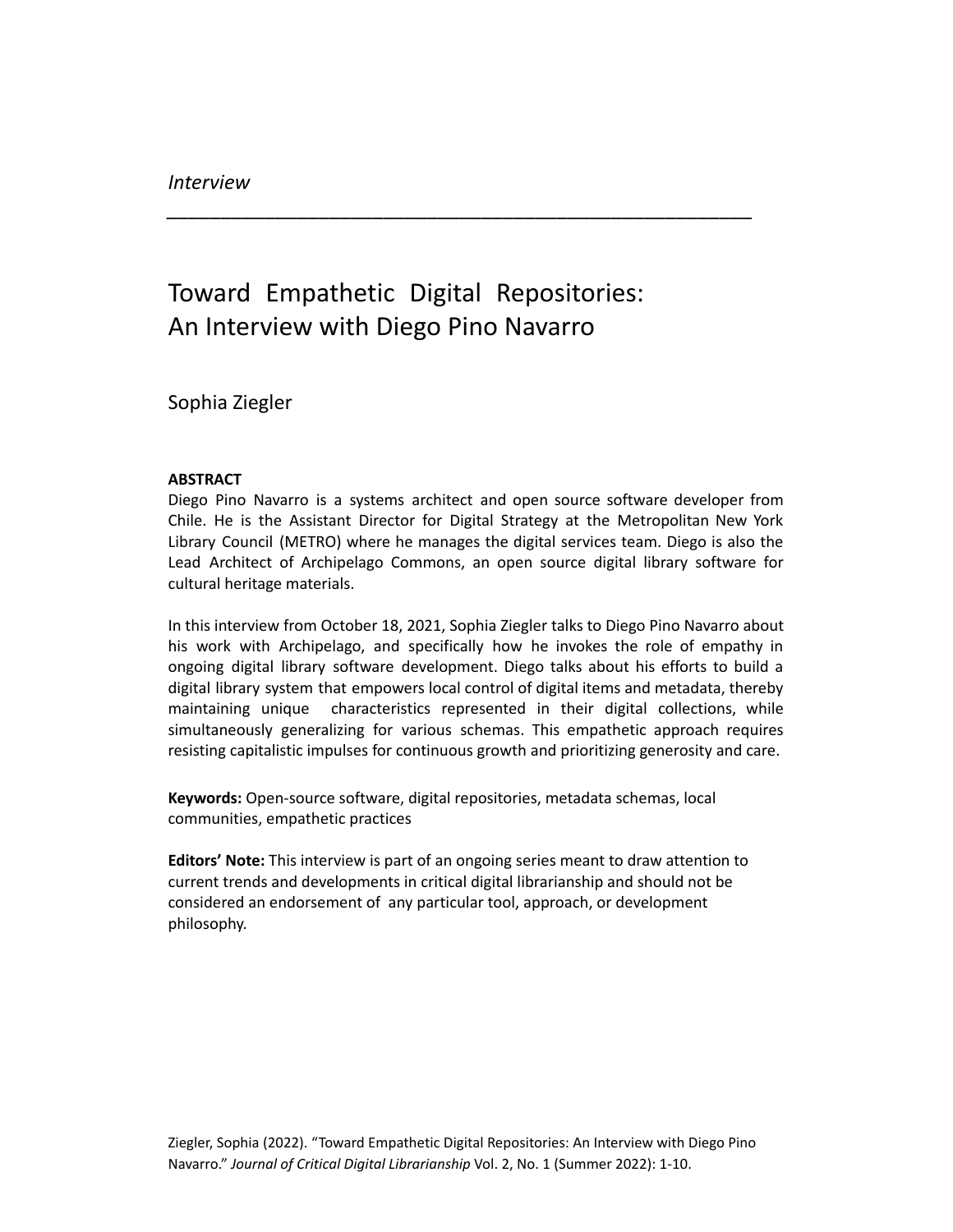## **INTERVIEW**

**Sophia Ziegler**: Thank you so much for taking the time to talk today. Much of what I'm hoping that we can discuss is based on a presentation that you did at the New York City Library Council. I don't have a date for this, but I was able to find the slides through the documentation section of the Archipelago website. The name of the presentation is "Archipelago: An Empathetic Digital Repository." I was hoping you could talk to us about what you mean when you talk about an empathetic digital repository.

**Diego Pino Navarro**: That's actually a really good question. The concept is to be an empath or empathetic, my English is not the best there. It helps to know the origin, or the reason that we started working on Archipelago. So I'm going to do some background here. Basically I came to the US to work on open source digital library software. I was trying to un-jail a nonprofit from a very strict and complicated vendor. We had no capabilities to ingest our own assets, or even define or decide on our own metadata practices because the vendor was mediating everything. And for me it was very frustrating because I'm very naïve, and I grew up thinking about open source as an open community effort, not cold code encapsulated and black-boxed by someone who uses us as an advertising opportunity. And as time passed, I started getting very deep into open source communities. I became a release manager, code committer for that particular repository community's software and was trying to help and also learn from other people.

I started to figure out that open source, the way that I used to envision it, again very naïvely, has some deep flaws based on capitalism. People with knowledge of what was happening had full control over the future and the roadmap, everything. And the community was extremely unbalanced between a lot of users with specific needs and a very small group that's actually making decisions. And while these decisions are based on user needs to a degree, they're also based on existing vendor needs and fears. They're also based on a certain level of pragmatic self-indulgence.

I also learned the hard way that, and this is something that's complicated to become aware of, even if I'm a man and have that privileged position in technology, I'm a Brown man and I have an accent. I have ideas, and that's nice until I actually try to change things or have people think about change. Everything would be fine as long as I don't make too much noise, or don't vocally criticize the existing establishment. And as you probably know, software development is driven by a male, 'dudeness' attitude. There's a set power dynamic, and when you become aware of that, it's like 'Okay, well maybe I'm trying to fight a monster, and maybe the solution here is actually to go to the other side.' It's like, 'Why are we fighting a big monster? What are the alternatives?'

The software we were using was becoming a big monster. It was extremely complex, driven by technology instead of user needs. We decided that we actually needed to stop. We needed to stop and think: what are the core values of our work? So we stopped and thought about this for six months. And it's funny, I had this moment where I actually said, 'Am I doing this because I was not invited to the club? Or am I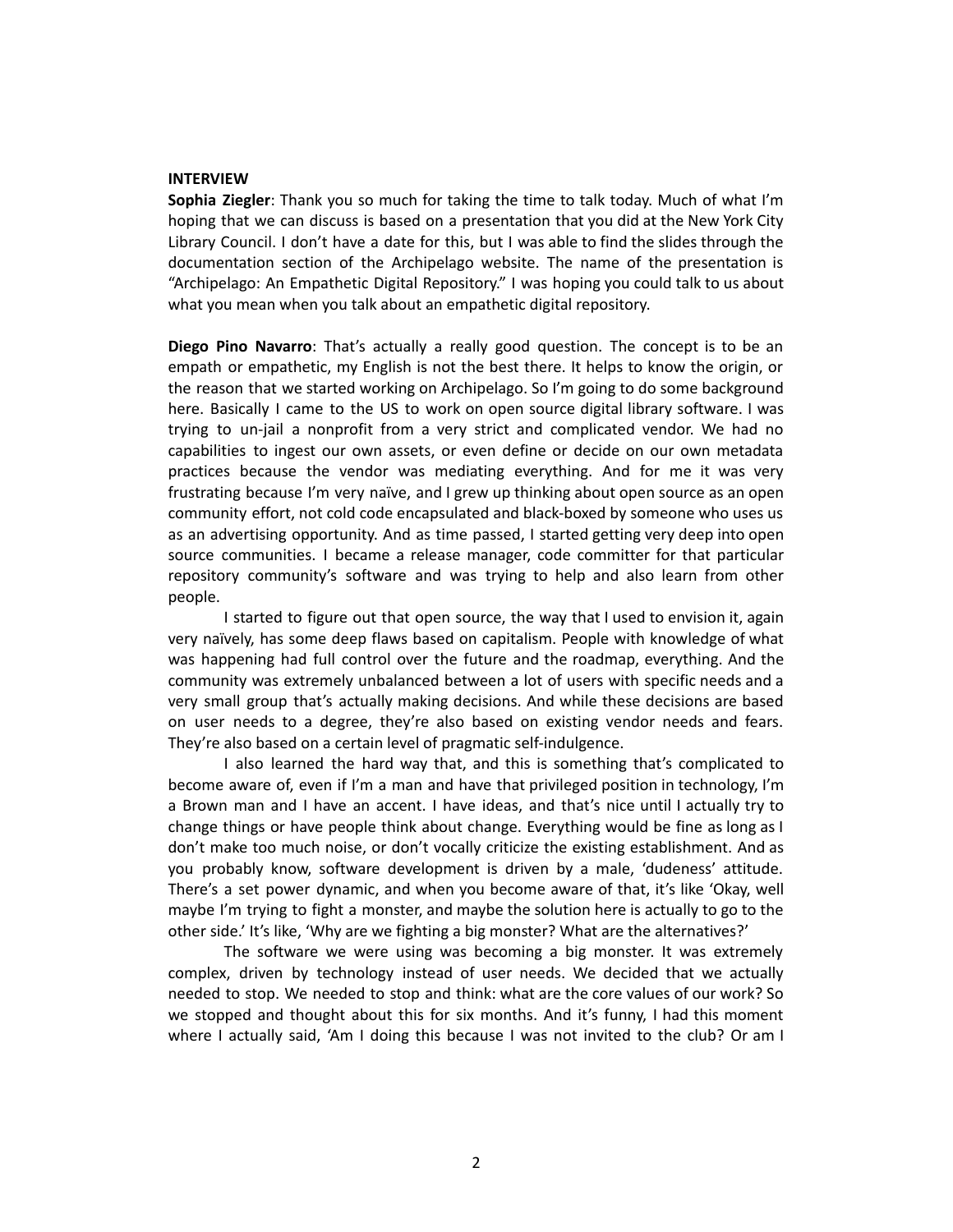doing this because I feel the club should be driven by the people who actually need this? Am I being generous, or am I being selfish?' During this process, we were talking to institutions here in New York City that need digital repositories. The city is huge but the majority of these institutions are single staff archives, sometimes underpaid with a lot of stress on their hands, and varying levels of digital cataloging skills and cataloging practices.

And when I say varying skills, it's not that their skills are less; their skills are different. When you learn to do things in a certain way it often comes from precarity. Which is something I knew well because I was coming from South America, where we have been doing everything, basically, with glue and tape. During this time I was also going to a few conferences and seeing how larger academic institutions were spending tons of money on resources and people to migrate from one system to another, to another. I figured out that the key as a software developer is not getting more involved, it was actually removing certain aspects from the software that are part of our power dynamics -- parts that were making decisions for people about their practices. So Archipelago is born from the idea that the only way we can give people freedom in cataloging and classification is if we remove the hard coded decisions that software developers were making in the system.

These decisions are included in the systems because, first, software developers always think they know better. I'm also a developer so I have felt like that many times. Secondly, because we are not on the caring side. We don't care about the postcard, we don't care about that syllabus, we don't care, actually, about that family archive. We are just acting on other people's care. The people who truly care are the catalogers, and the managers of the cultural heritage organizations who deal with the people who donate things, and experience the emotional trauma of cataloging racism. It is possible, I think, to extract yourself and say, 'I need to listen, and I need to build tools that allow other people who are experts, who are deeply involved in those realities, to act.' And that's where I get the idea of empathy and empathetic digital repositories.

Basically, Archipelago's a lot of tooling. A lot of things that you can reuse to bring your analog, previous experience-based workflow into something that makes sense for your work. Then you have our support, not to impose a specific MODS version, for example. But our support to allow you to decide if MODS is something that matches your values and needs. If you want to use IIIF version three or two or five or six in the future you have the tools. So, this empathic feeling comes from building the tools, but also doing a certain level of our own knowledge and practice transfer.

It doesn't work to say, 'Here are the tools, just take them.' So the empathetic part requires actually passing experience, passing knowledge, giving tools that make sense for questioning, and questioning over and over, what you're doing. It's not to focus on balancing the community of, for example, developers and users such that you'd have 50% of both. But rather acknowledging that software developers are just a tiny tool in achieving something that is not software-based. You're not putting things into a repository because you believe repository software is the best. You're actually putting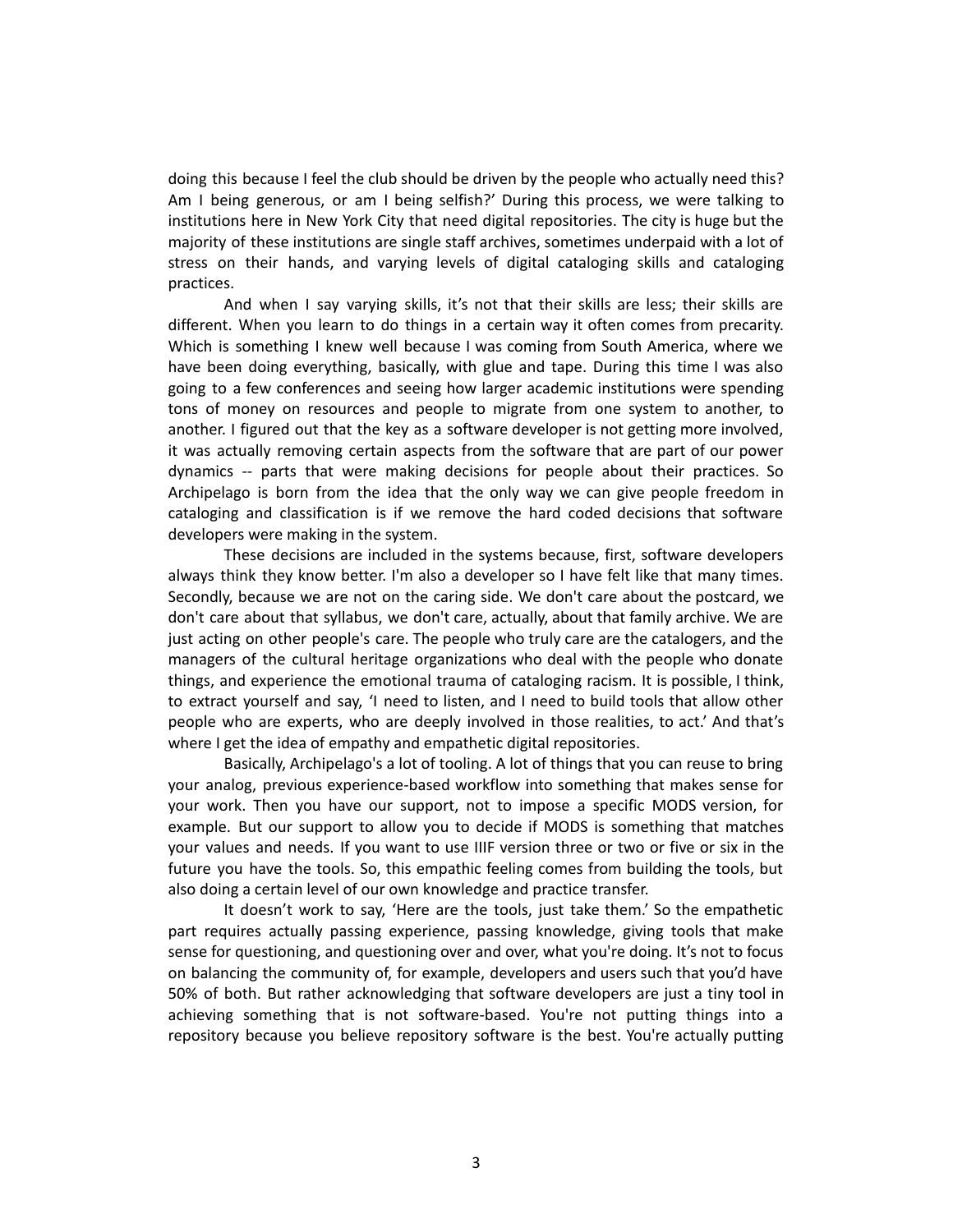them in because you want to share these valuable assets and stories with other people. It's a narrative, so we need to tell the story together. That's where everything is born. There are so many technical details how we came to this, but that's the driving factor.

**Ziegler**: That's wonderful. Thank you so much. And yes, you're right there's a million technical things to say. But for our purposes, it's the thinking behind it that I was hoping to focus on. So I really appreciate that. I'm going to circle back to this one thing you said. It sounds to me that what you're saying is that you want to foreground the experience and needs of the people actually uploading content to digital libraries. That makes it sound like from your perspective, other digital libraries, software solutions, aren't doing that. I wonder if you're willing to speculate a little bit more on why that is.

I know you said a little bit about capitalistic impulses and maybe even entrenched fears of deviating from prior patterns. But could you say a little bit more, because it almost sounds so simple. You know what I mean, Diego? It's like, 'Yes, we should be building this for the people who are working.' But I think I'm in agreement with you that it doesn't look like anyone else is doing this. Can you say a little bit about that?

**Pino Navarro**: Yeah. So I think the most important part of what I'm trying to say is that even when you try to do what we're trying to do, it feels like you're still imposing something on people. Why do I say that all our systems aren't doing this? Because most of the systems that are built for libraries and museums are driven by specs. So, specs like MODS, IIIF, Dublin Core, Darwin Core are made at a specific place, in a specific context that current catalogers don't share. Specs are created by people talking for years about semantics, and those people likely get involved in actual use cases and they interview practitioners and get feedback.

But time is not a constant. From when you start building a spec, finish a spec, and publish a spec, a lot of things have happened that actually drive cataloging practices. Then you take the spec, the end result that can be understood by a software developer, and you implement it exactly the way it is written. Now you have a cataloging system that is MODS-driven. Okay, MODS can accommodate a lot of things, but MODS is like a tiny abstraction of the universe, agreed on by a group of people that are, of course, very smart and very deep into the field. But, they have a different perspective, different lived experience than the lonely cataloger in the basement dealing with postcards, old photographs, manuscripts, and other things.

Again, this view of cataloging and spec-making can be debated and I might be wrong. But it still seems to me that we tend to leave out one main character in the process of development, which is the actual cataloger. Even if software developers and schema creators do a lot of interviews, it's never possible to do enough. What I'm saying is that a system that can generate MODS: that's good. A system that can generate Dublin core or IIIF: that's good. But the act of doing your work through the spec is the problem.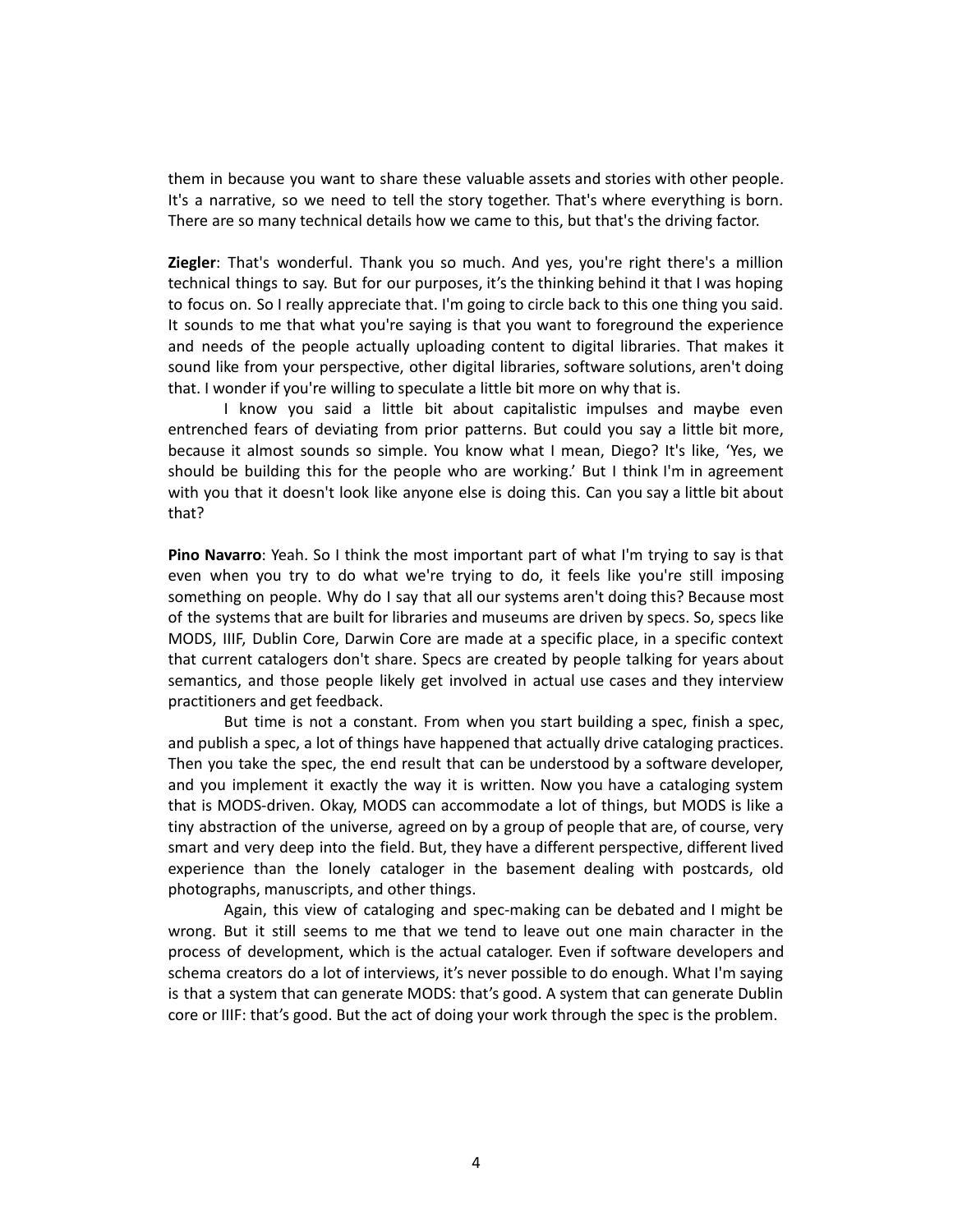If we think about the way the human brain works, even with all our complexities and feelings we envision the world normally in very simple ways. But we are still very complex. We cannot escape the fact that we live in dimensions like space, time, and also our own mental dimensions. One of the things I noticed while I was actually doing migration from one system to another, other than that the intent of the catalog was getting lost (for example, provenance and any vestige of past practice), was also that every spec is trying to reinterpret, put different formats to, the same buckets of understanding. Everything that we try to describe, always fits into this idea of the 'what,' the 'when,' the 'where,' the 'who,' and there are like subtleties in between. But in the end, MODS is still speaking about the people involved and like the subjects are basically the way what we envisioned at some point in the past, right? And that 'what' can have many ways of being expressed if it could be un-jailed from a spec.

What if we used an analogy, one that comes from our personal life, but which is extremely social: cooking. Let's assume you're an inexperienced cook. When you cook, you're using a cookbook. You have a certain amount of things in your fridge. You want to cook this fancy meal from the cookbook, but you don't have all the ingredients. You can either give up and say, I'm going to go to the supermarket and buy all the different things and I'm going to follow this recipe perfectly. And then, what you were going to get, if you do that exactly, always the same, you're actually building MODS. I'm using MODS because MODS is very North American and it's not a bad schema at all.

But what happens if you actually don't have the money or the resources to get more ingredients? Well, you have to cope with what you have, right? You still have to cook, you still have to come up with something. Then probably the next time, through that experience of cooking with ingredients you had, by improvising, you will probably make it a bit better every time you try. Still, not like your original goal, not that special, beautiful photograph of this perfect dish from the cookbook. But you're working with what you have and you're getting better all the time. So, let's flip. Now you have a fridge full of things. Let's say you're trying to make chili. There will be a lot of different ingredients that you won't need. These are still valuable ingredients, you just don't need them for your chili. But of course, they can be used for other things.

So, metadata is basically the same. It's like you have ingredients all over the place, very close to you, locally sourced, right? Things that only exist in your institution. And there are things that are common for everyone, salt and all that stuff. You cannot dismiss the ones that are local because your final dish doesn't have space for that. You're not going to throw away your very specific Louisiana beignet, right? Or your pickles, because your chili recipe doesn't call for it, right? But you can also start experimenting with new ingredients in recipes, or even whole new recipes. That can happen if we, digital library developers, give people the tools, the support. We can give access to more cookbooks and also ways of understanding how the cooking works so they can actually invent their own recipes, right? You give them that, you will actually see how that becomes like a social impact thing. Your metadata will permeate into your communities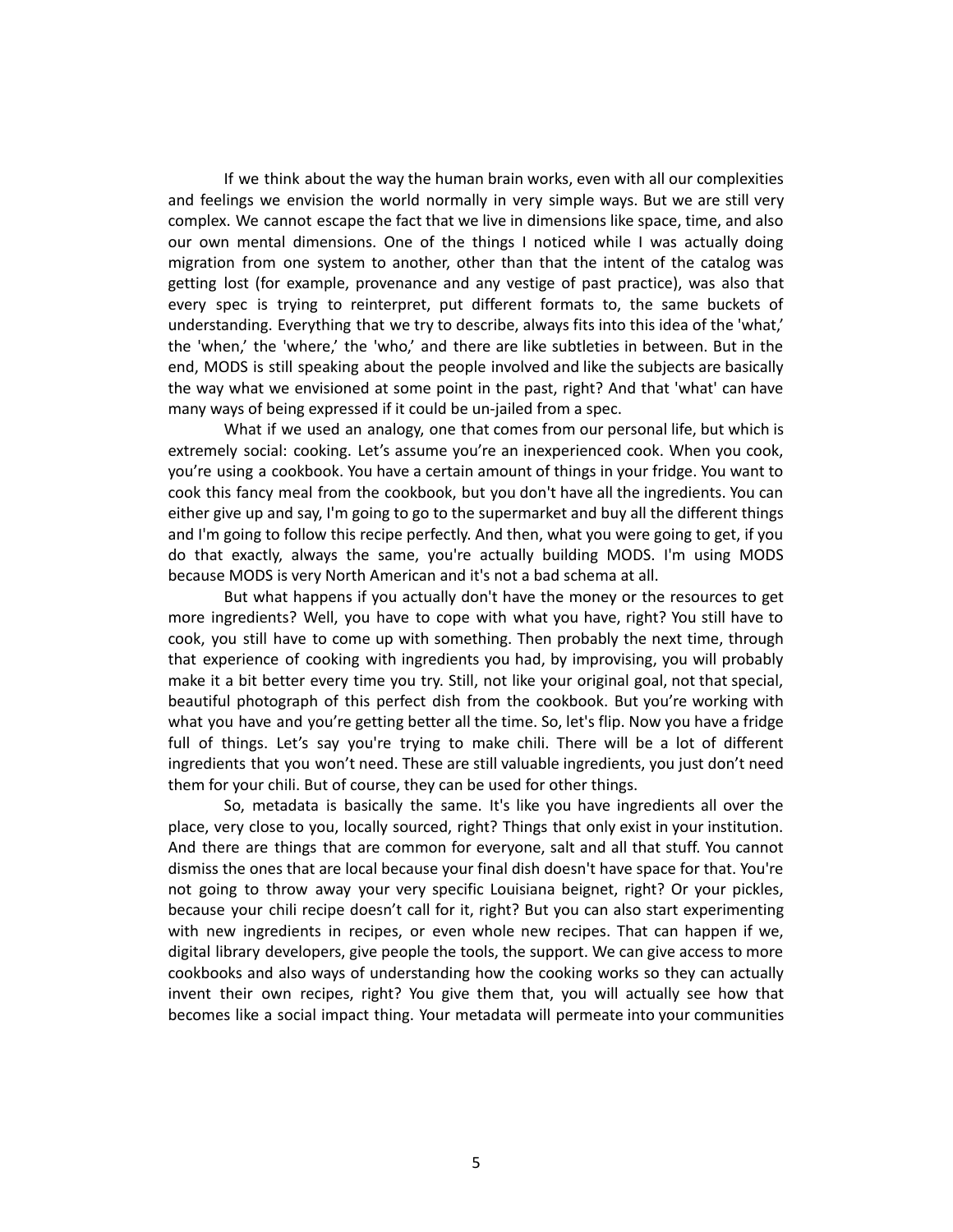because maybe you're actually adding the sentiment of the cataloger. And that's important for the community that you're trying to reach out to.

So, I'm saying this from a very personal perspective, because I know there are large teams that need to be generalists. I'm thinking of places like LYRASIS that are built on the idea of tools for many different types of institutions. These systems need to cover all the bases. The trend is to generalize everything, to aggregate all data. And by doing that, you're letting all the differences, all the identity out. That identity, right now, feels lost. Or you have it now, maybe kept in a place outside of your digital repository, but will you still have it in 10 years? So, I'm interested in the opposite. I'm thinking of this recipe/ingredients idea deeply. I want you to have full control and access and knowledge of your collections, and to know how you built your own input methods.

You're going to have web forms that allow you to put linked data or manually describe content. Everything goes into this big bucket of JSON. Then you have the recipes and the recipes are actually ways that you can get certain elements of your metadata and put them into MODS, for example, in real time. So then you have MODS and you're probably fine with that most of the time. But then, of course, a new version of MODS will come out. Why don't you just change your recipe? Luckily, your ingredients are already there. The system doesn't need to be upgraded, it doesn't need to migrate, no need to hire a new consultant to move your data from version A to B. So the goal here is to make systems that are flexible enough to meet lots of needs. They do require teaching and learning. We cannot encourage others to use the power they already have without knowledge. Just like in politics or social justice or anything, right? We always need to start by learning and gaining knowledge, but then you grow with it.

Again, Archipelago has two good things. The first is the people, the people writing the code and the people using it. The second is the non-profit that enables us to make this bet on the future of digital library development. Because we have a goal at METRO, we need to serve our community, right? So we can fund Archipelago without making money for a long time in a sustainable way. I think that's the reason we can do this. I think that's the reason we have accomplished what we have accomplished, so far.

**Ziegler**: I really liked that you're using the example of cooking, and I particularly like that you're acknowledging that it's an example that comes from your own life. It's an example that you're using because it's an example of a type of thing that you do. And that's maybe a good segue to one of the broad topics that we try to cover in these interviews: why are you the one doing the work? You mentioned before that as a Brown man with an accent, there's a limit to the amount of pushing you can do in different environments. And I just wonder, and this is going to be a purposely broad question, because I'm very interested in your answer to it: Why do you think you're driven to build such a system? Why are you driven to think about this so empathetically, where, perhaps it hasn't been foregrounded by others?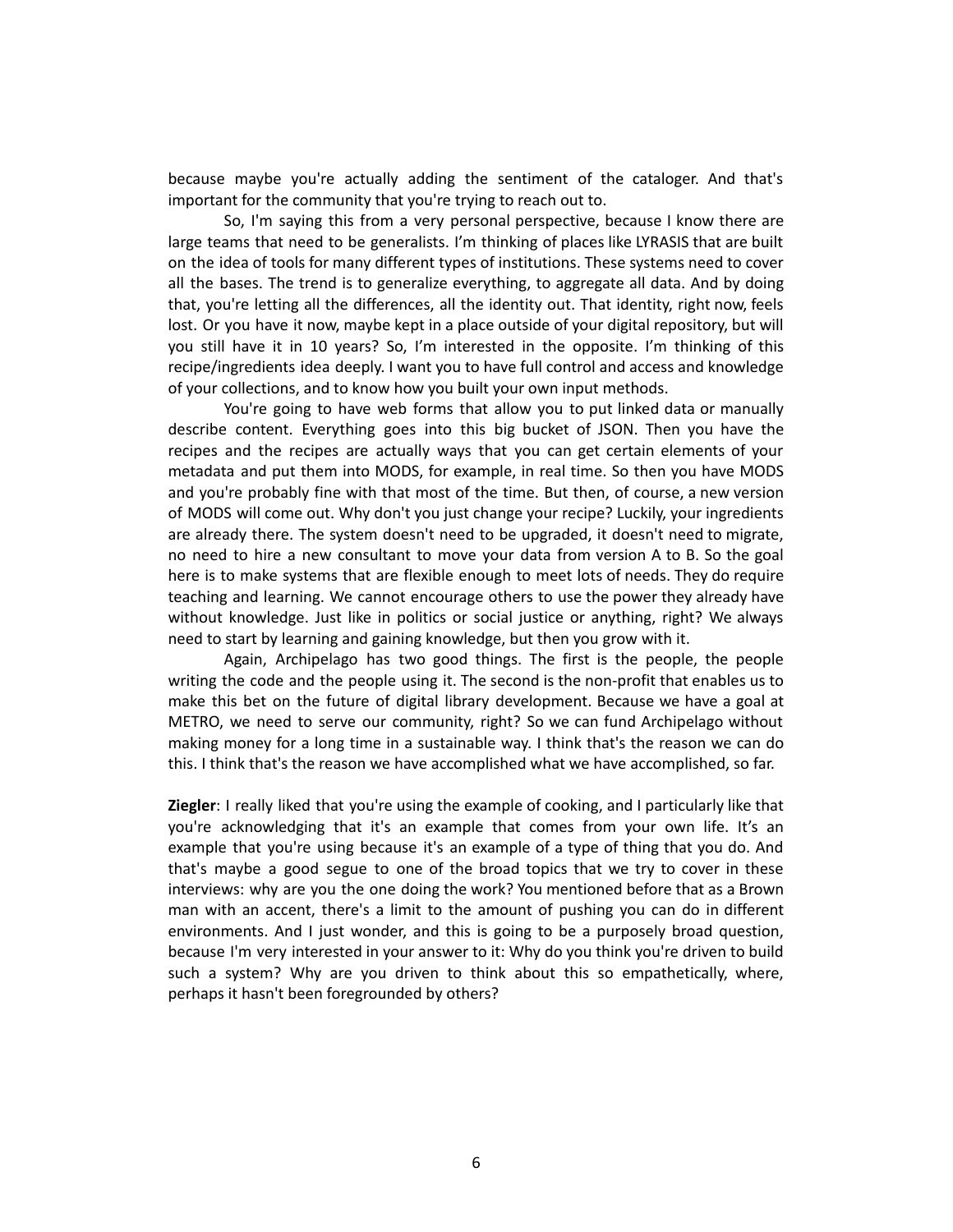**Pino Navarro**: Okay, that's a super good question. I might go deeper or less deeper, depending on how this evolves [laughs]. I don't think I'm actually the only person that has attempted this or something similar in different contexts. Actually, like the people behind the idea and implementation of the semantic web, all the people working on ontologies, we're all basically trying to do this. It's like a basic function of the human brain, of human knowledge, the way we rationalize things into systems, so that we're as abstract as possible. I will say I was really privileged and lucky to be pushed into corners where I had to find my way to be useful for other people. Let me explain that. I was like, again, very deep into these open source communities. Suddenly, I felt a bit like an outsider, right? Bringing in ideas from people that are not in the conversation.

I was trying to advocate for the people METRO serves because that's the people we have close to us in New York. I didn't have here in my tiny little universe access to those deep thinking, MIT, Stanford scholars. I had smaller institutions dealing with very simple things like their dates could not be formatted the way they need it, right? They couldn't actually add things because the system told them, this is not the way. For example, they might be told by the digital repository, 'Books can only be this,' well a book has many shapes, right? It can be like almost anything, right? By being in this place, in this time, I needed to actually find a purpose. What do I do with my new situation? I cannot trick people into using a system that doesn't work for them, it would not be fair. On the other side, how can I actually find a solution?

And then, another personal aspect: I started working with software development when I was 12 years old, or something like that. I had my first company when I was 18 years old, and I was totally consumed by capitalism. I thought, 'Okay, I'm going to make it. I'm going to make money because my family never had money. I'm going to get a Porsche and stuff.' That didn't last many months because there's something that you cannot ignore, when you are aware of your origins and you're still connected with the people you live with.

You can either trick yourself into forgetting about your past and reinventing yourself in this new image, or you can accept that you belong to this other world, right? This other world where character leads invention. The character leads to discovering new ways of doing things. Still in the larger IT world, I changed professions many times. I used to be a filmmaker, I used to work with movies and post-production and documentaries. And then I was working with archeology and geology, I worked with cultural heritage. My mother is an archeologist and I was always immersed in museums. Getting older, I'm led to a deeper awareness, and this awareness exploded when I came to the US, that I'm part first nation.

This is true of many many people in South America, but in my case I could actually track it back; I know who my people are. I know who they had to fight against, how they were oppressed by Europeans, how they managed in terms of cultural loss. Engaging with that is how I started to build care. It's like, you understand yourself and you start caring about things, right? Not technology, not money. I was also very poor and I'm very proud of that because it was a decision. I didn't want to work at a Telecom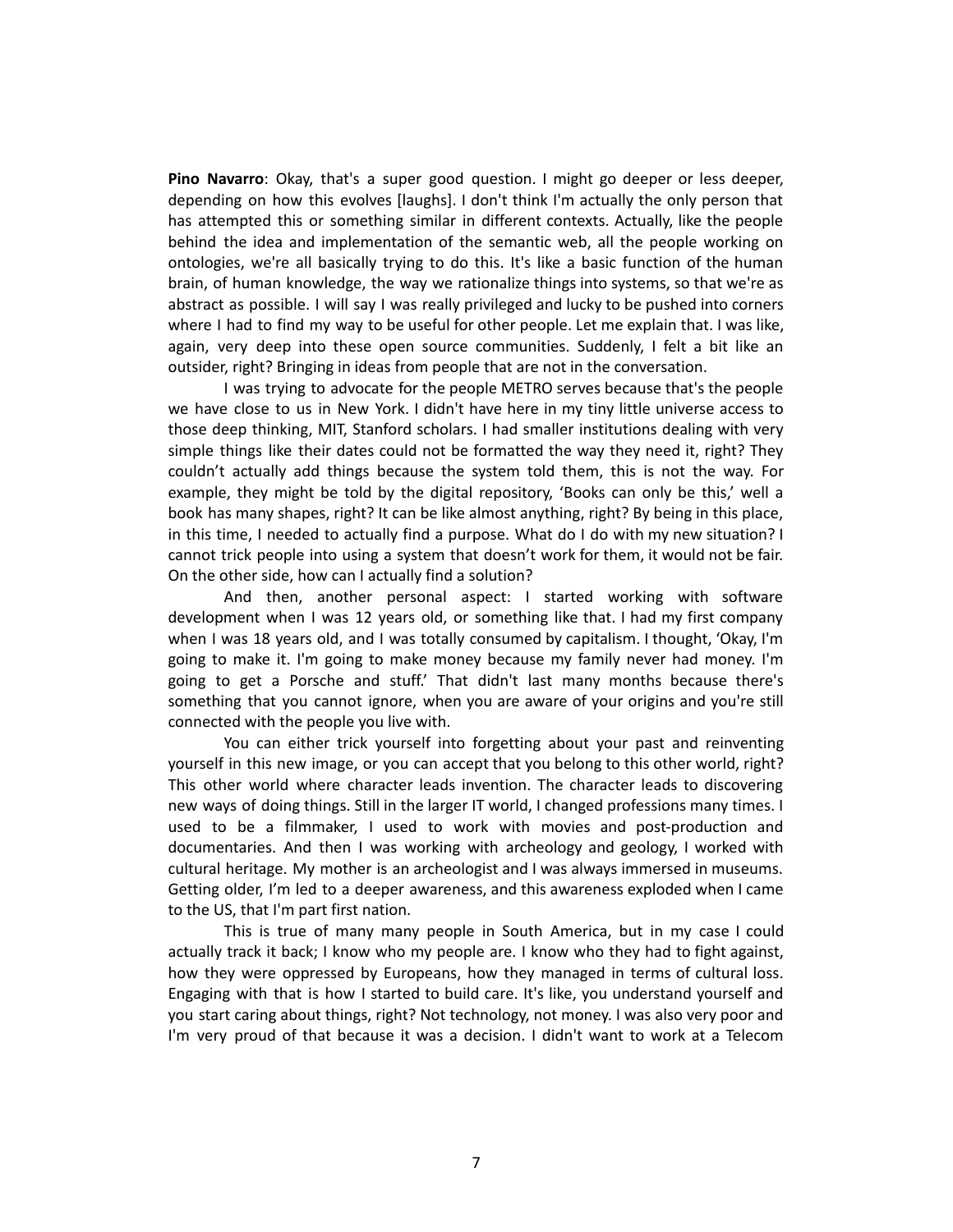Company or a bank. I wanted to keep doing these different things. In each profession, each new job, I always asked myself, 'Okay, what is my role as a software engineer here?'

And my role is to let other people tell the story. It's not my story. It has a caring factor. I go deep with you, learning about reefs and biodiversity on the water. Or I go deep with you, learning about archeology and first nations, my own people. But it's your thing, right? It's your field, how can I assist you? So basically, how can I put my part of the brain to good use. I think that's what led to this. The same with cooking. It's like cooking can be seen as a very selfish act of like, 'I want to show you the best photographs of my food. So you can see how cool I am.' Or can be a social act, when you make your food for a lot of people that don't have access to food.

I think of cooking in a way that goes back to archeology, back to cultural heritage. I'm thinking of it as one of the first acts of love. It's not only just eating what you found, while walking in the fields. You're actually bringing things together from different sources, acknowledging different ways of working: the hunters, the gatherers. Then, you bring that with love to other people. It's social, it has a direct impact on others and you can actually get better at doing it. So I think that's the source of everything I'm doing now. I'm also a very flawed person and very stubborn. So, probably that's also a driving factor.

**Ziegler**: In my experience, stubbornness always has so much to do with the story. Now, I'm thinking a little bit wider. Software suites come and go. I think all of us who work in technology in any way, especially those of us who ever touch digital repositories, know that. Thinking beyond Archipelago, how would you like to see the field change? What would you like from digital librarianship, maybe writ-large, or even developer work within digital libraries? What would you like for that to look like in 10 years or 20 years?

**Pino Navarro**: I think probably what I would love to see is that we stop thinking about globalization as a solution. I think globalization, normalization, huge discovery portals where everything is normalized and rolled together is an excellent way of obscuring smaller realities, important realities and identity. Really what makes us interesting to other humans is our differences, not our commonalities many times. Actually being in charge, owning our differences, it's extremely important. The driving economic system is trying to make us look all the same. It's trying to bring everything together because it's easier to parse, it's easy to process and it's easy to sell us a blue jean bag because we all look the same. What I would love is smaller endeavors to understand localities better. A bit more self-esteem and love for existing practices. Understanding that while we're reshaping our environment, older ways that were less constrained or less defined by economic needs are extremely still valid. And should be kept.

Also, what I would love to see is more flexible ways of cataloging and labeling. The moment you actually catalog is important. When I decided I'm going to use this URL in this label, that's the moment of awareness. What happens afterward if the label evolves? If the linked data I reference changes? Well, that's actually what humans do,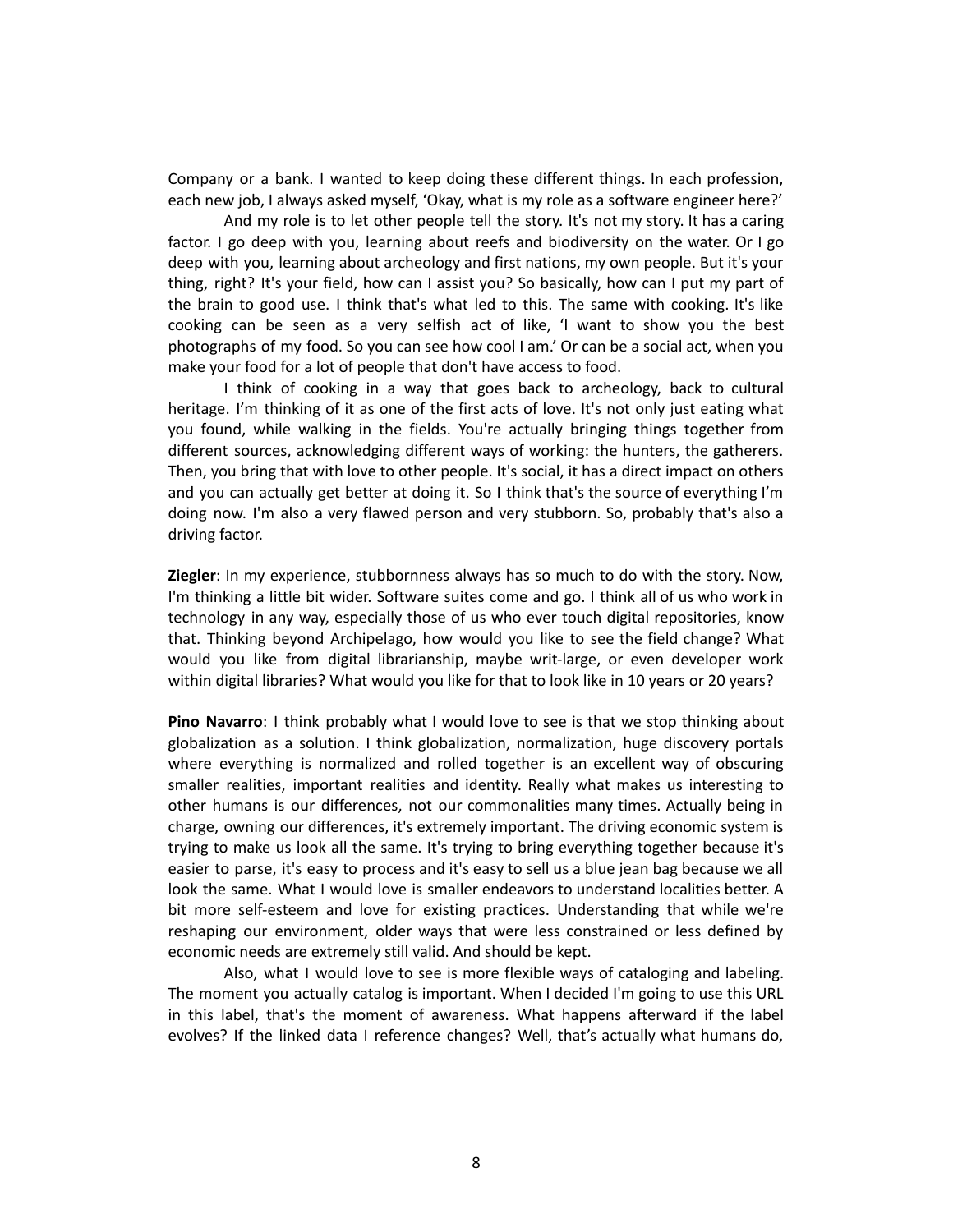right? We evolve terminology. We make things change. So maybe this is where we add a bit more of Digital Humanities, Anthropology, Sociology into our acts of cataloging and catalog software. Acknowledging that the cataloger is shaping data, the same as a journalist is telling a story, right? Everything is a narrative and it's a personal narrative. Schemas sometimes hide that, they make everything feel very consistent and precise.

But by focusing on the communities that are being positively affected by your cataloging, I think we can from that point start thinking about, 'Okay, how do we make this larger for others to see?' But, I think this making-larger for others to see, it's not necessarily about sharing the data. It's sharing the practices on how the data is built. I would love to see a community, basically in 10 years, where knowledge, experience of doing things flows much easier than just data, schemas, and metadata. I think that's something that's missing sometimes in our work. Why are you preserving this? What's the impact on the people who care about this? That's my hope and maybe I'm just dreaming of things that will never happen. But yeah, I don't know.

**Ziegler**: Well, that's everything that I was really hoping to cover. I just want to pause now, Diego and ask if there's anything that you would like to say and touch on?

**Pino Navarro**: I think, probably the last thing I want to express is that people talk a lot about building community, right? I don't think you can build a community. I'm speaking about communities of catalogers, archivists, or software developers. What you can hopefully do is believe in something and just keep working on that, but also question your beliefs constantly. One of the things I noticed when you do that, there are often other people locally, not globally, that find something in common with those values. When you do that constantly, community starts to get stronger, not larger, just stronger. We become more empathetic to other people's things.

I feel that's where we, as open-source developers, have failed badly. Governance is a thing that drives me really crazy, it's like pay to play. You have to pay to be able to make decisions on software roadmaps. Then it's always the same players, right? It's the same as an economy. It's like, it's only the millionaires that have a say. You can go and vote, but in the end very little changes. So, open source communities need to be closer to real communities where your effort in your daily work becomes relevant to other people. I think a beautiful example, again, going back to my personal interest, is how community gardens work.

I think community gardens are an example again, coming from our origins as human beings: sharing space, caring about other people's things, acknowledging that someone can leave and come back. There's this common work to get something that helps not only the people in the community garden, but also expose flowers to people passing by. Community gardens lead to food and to cooking. So I think that's a thing that I'm thinking about a lot. It's how we, as Archipelago, can be part of nourishing a future community without going into those many issues that open source communities and